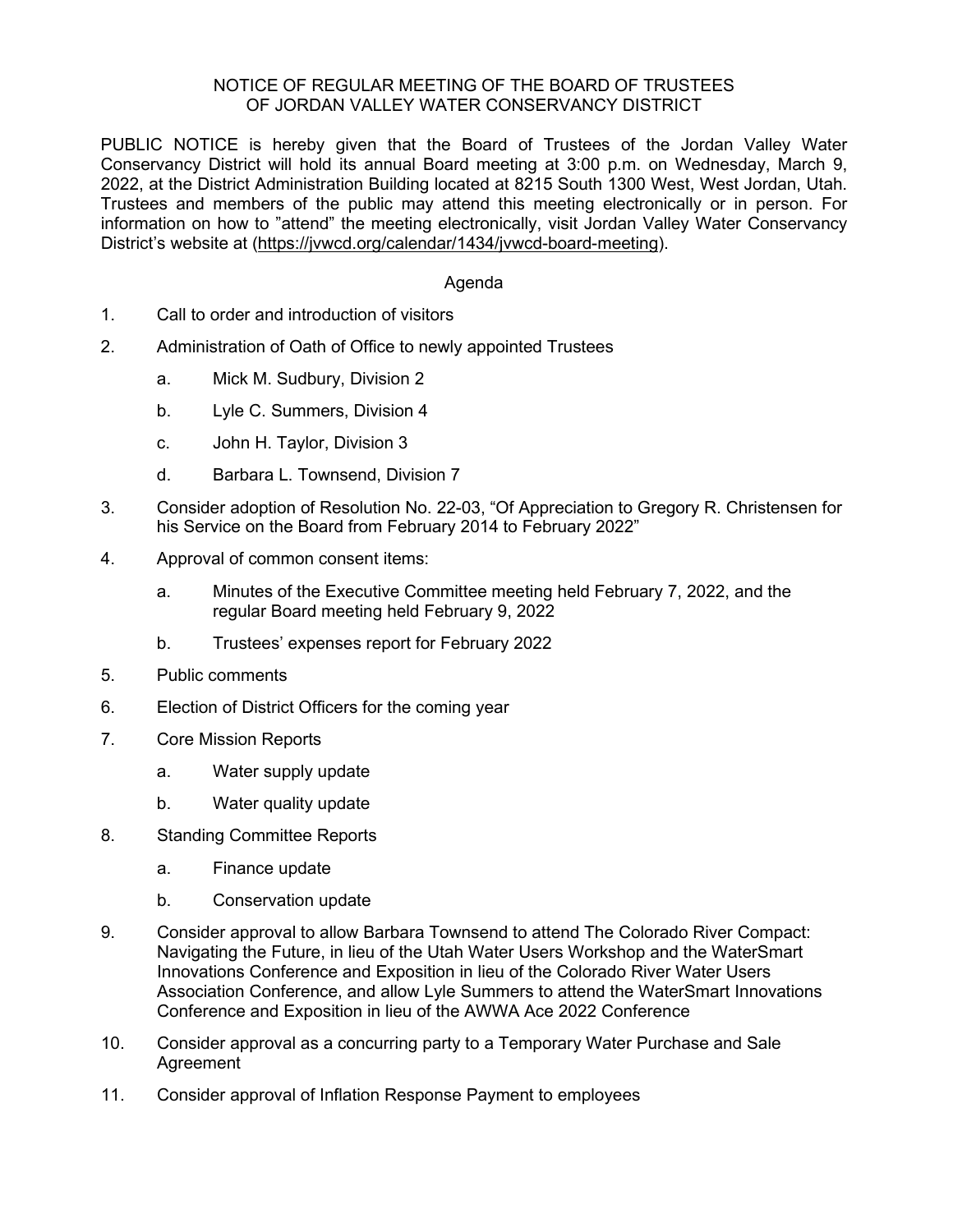# JORDAN VALLEY WATER CONSERVANCY DISTRICT

#### 12. Engineering activities

- a. Consider award of construction contract for Southeast Regional Water Treatment Plant boilers and Controls Upgrades
- b. Consider award of construction contract for Southeast Regional Water Treatment Plant Fluoride Room Upgrades
- c. Consider award of construction contract for Deep Well #6 Well Improvements
- d. Consider award of construction contract for 4700 South 5600 West Vault **Improvements**
- e. Report on procurement method to be used to purchase sedimentation equipment for the Jordan Valley Water Treatment Plant
- 13. Operations and Maintenance activities
	- a. Consider approval of contract and expenditure for grounds services
- 14. Reporting items:
	- a. Legislative update report
	- b. Central Utah Project/CUWCD activities report
	- c. Report on facilities rental agreements signed by the General Manager
	- d. Report on easement encroachment agreements signed by the General Manager
	- e. Report on District performance indicators for January 2022
	- f. Capital projects report for February 2022
	- g. Report on Media Coverage
- 15. Upcoming meetings:
	- a. Finance Committee meeting, March 28, at 3:00 p.m.
	- b. Conservation Committee meeting, Monday, April 11, at 3:00 p.m.
	- c. Executive Committee meeting, Monday, April 11, at 3:30 p.m.
	- d. Annual Meeting of the Employee Retirement Plan Committee, Monday, April 11, 4:00 p.m.
	- e. Board meeting, Wednesday, April 13, at 3:00 p.m.
- 16. Closed meeting located in District Administration building board room located at 8215 South 1300 West, West Jordan, Utah
	- a. Discussion regarding deployment of security personnel, devices, or systems
- 17. Open meeting

Utah Code §52-4-202(6)(a)